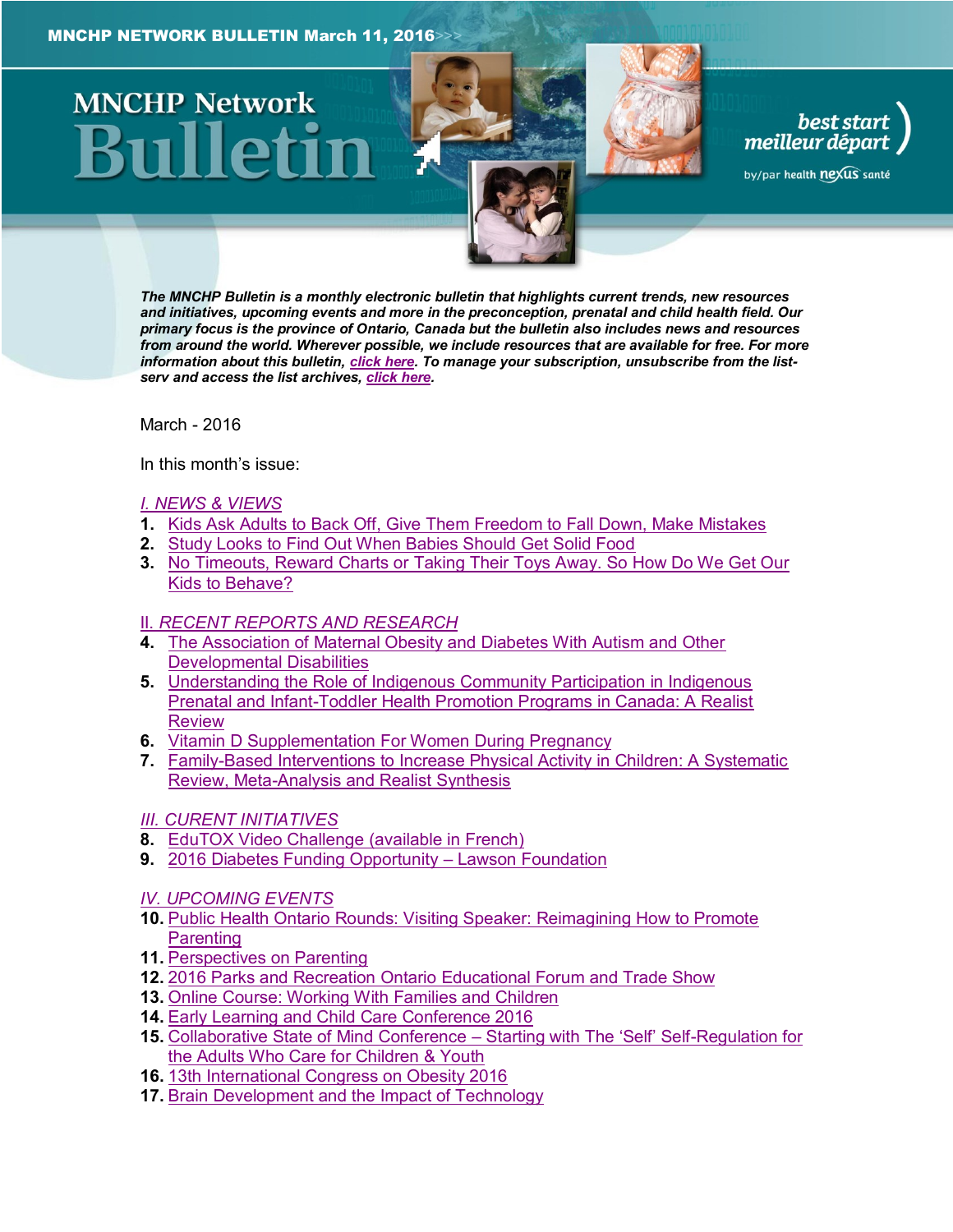- **18.** [The Play and Nature Summit](#page-10-0)
- **19.** [The 13th Annual Summer Institute on Early Childhood Development -](#page-10-1) Growing ECE [Access and Quality: Opportunities and Challenges](#page-10-1)
- **20.** [Pediatric Health: Moving Along the Continuum of Care](#page-10-2)
- **21.** [Childbirth Educator Training Workshop](#page-10-3)
- **22.** [Atlantic Summer Institute on Healthy and Safe Communities](#page-11-0)

#### *[V. RESOURCES](#page-11-1)*

- **23.** HC-Link [Blog Series on Facilitation](#page-11-2)
- **24.** [Newborn Crying: Fact Sheets from CHEO \(available in French\)](#page-11-3)
- **25.** [Raising Our Healthy Kids \(available in French\)](#page-11-4)

### *[VI. FEATURED BEST START RESOURCES](#page-12-0)*

- **26.** Playing it Safe [Service Provider Strategies to Reduce Environmental Risks to](#page-11-4)  [Preconception, Prenatal & Child Health](#page-11-4) – Manual (available in French)
- **27.** READY-TO-USE WORKSHOP [Building Resilience in Young Children \(available in](#page-12-1)  [French\)](#page-12-1)

# <span id="page-1-0"></span>I. NEWS & VIEWS

# <span id="page-1-1"></span>**1. Kids Ask Adults to Back Off, Give Them Freedom to Fall Down, Make Mistakes**

This article (Toronto Star, Feb 22, 2016) highlights a video created by a group of children who are members of a youth advisory committee for a children's health research program based out of Queen's University. The focus of the video is to discuss overprotective parenting and the desire for children to have more opportunities to take risks. The video describes strict rules that reduce risks to children across the country as well as expert opinion regarding the potentially harmful outcome of removing risk from children's lives (e.g. inability for children to negotiate boundaries, hindering learning and growth).

News: [http://www.thestar.com/news/canada/2016/02/22/kids-ask-adults-to-back-off-give](http://www.thestar.com/news/canada/2016/02/22/kids-ask-adults-to-back-off-give-them-freedom-to-fall-down-make-mistakes.html)[them-freedom-to-fall-down-make-mistakes.html](http://www.thestar.com/news/canada/2016/02/22/kids-ask-adults-to-back-off-give-them-freedom-to-fall-down-make-mistakes.html)

Position Statement: [http://www.participaction.com/wp-content/uploads/2015/03/Position-](http://www.participaction.com/wp-content/uploads/2015/03/Position-Statement-on-Active-Outdoor-Play-EN-FINAL.pdf)[Statement-on-Active-Outdoor-Play-EN-FINAL.pdf](http://www.participaction.com/wp-content/uploads/2015/03/Position-Statement-on-Active-Outdoor-Play-EN-FINAL.pdf)

# **[\[Return to top\]](#page-0-0)**

# <span id="page-1-2"></span>**2. Study Looks to Find Out When Babies Should Get Solid Food**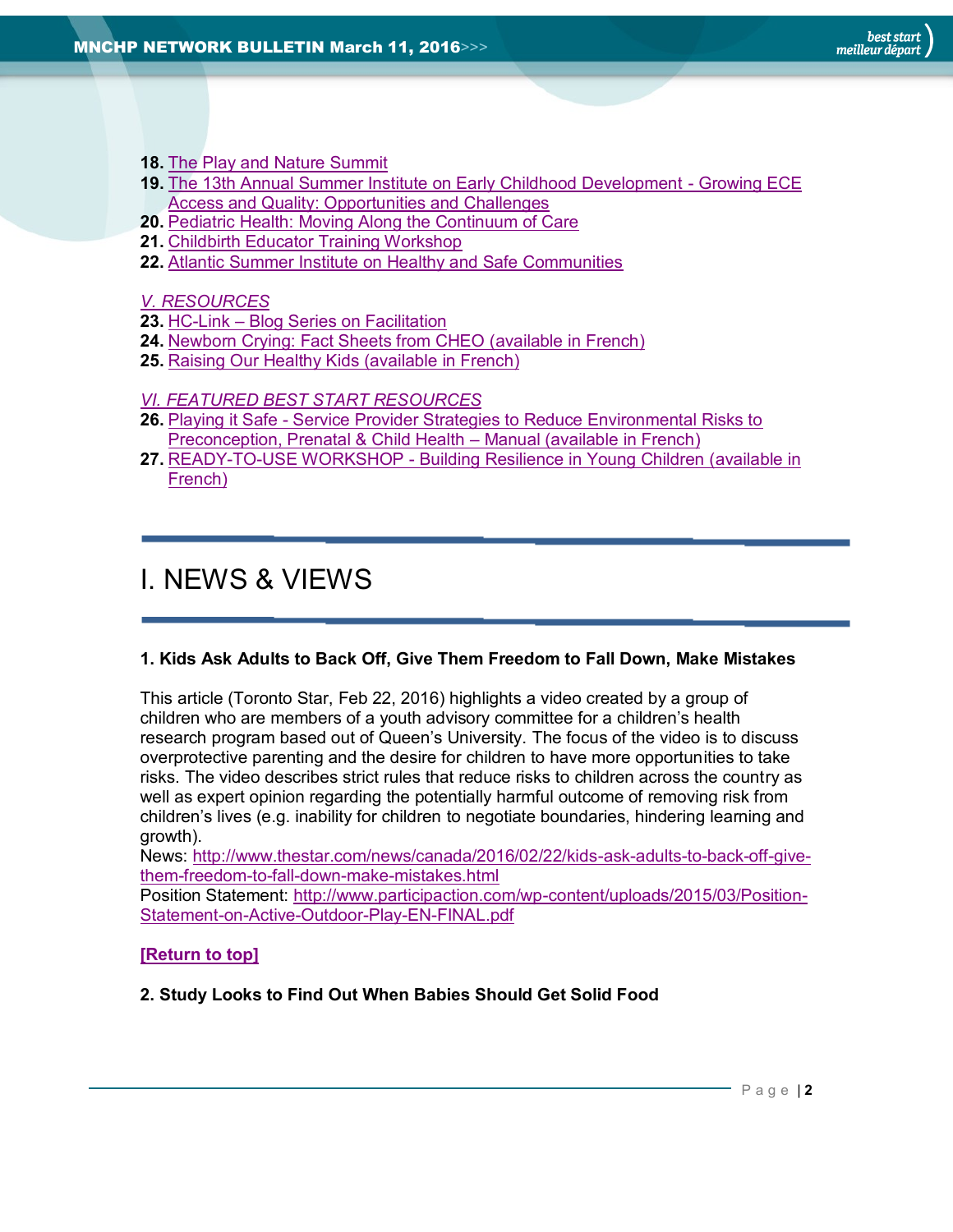This article explains (Hamilton Spectator, 2016, Feb. 12) a new study out of McMaster University that examines changes to baby's gut bacteria with the introduction of food. The researchers hope that study outcomes will help inform what should be the first food fed to babies and when is the most ideal time to introduce foods. [http://www.thespec.com/news-story/6306505-study-looks-to-find-out-when-babies](http://www.thespec.com/news-story/6306505-study-looks-to-find-out-when-babies-should-get-solid-food/)[should-get-solid-food/](http://www.thespec.com/news-story/6306505-study-looks-to-find-out-when-babies-should-get-solid-food/)

# **[\[Return](#page-0-0) to top]**

### <span id="page-2-0"></span>**3. No Timeouts, Reward Charts or Taking Their Toys Away. So How Do We Get Our Kids to Behave?**

This article (Globe and Mail, Jan 28, 2016) discusses Dr. Vanessa LaPointe's new book, Discipline Without Damage. This recently published book offers guidance on addressing difficult behaviour in children by connecting with them when they are experiencing a challenging moment. Her recommendations are based on child brain development and responding to the child's needs in a supportive way.

[http://www.theglobeandmail.com/life/parenting/science-says-no-to-time-outs-so-whats-a](http://www.theglobeandmail.com/life/parenting/science-says-no-to-time-outs-so-whats-a-parent-to-do-with-an-unruly-kid/article28434433/)[parent-to-do-with-an-unruly-kid/article28434433/](http://www.theglobeandmail.com/life/parenting/science-says-no-to-time-outs-so-whats-a-parent-to-do-with-an-unruly-kid/article28434433/)

# **[\[Return to top\]](#page-0-0)**

# <span id="page-2-1"></span>II. RECENT REPORTS AND RESEARCH

**\* indicates journal subscription required for full text access**

#### <span id="page-2-2"></span>**\*4. The Association of Maternal Obesity and Diabetes With Autism and Other Developmental Disabilities**

Mengying L. M., et. al. (2016). The association of maternal obesity and diabetes with autism and other developmental disabilities. *Pediatrics, 137*(2). Retrieved from: [http://pediatrics.aappublications.org/content/137/2/1.26?sso=1&sso\\_redirect\\_cou](http://pediatrics.aappublications.org/content/137/2/1.26?sso=1&sso_redirect_count=1&nfstatus=401&nftoken=00000000-0000-0000-0000-000000000000&nfstatusdescription=ERROR%3a+No+local+token) [nt=1&nfstatus=401&nftoken=00000000-0000-0000-0000-](http://pediatrics.aappublications.org/content/137/2/1.26?sso=1&sso_redirect_count=1&nfstatus=401&nftoken=00000000-0000-0000-0000-000000000000&nfstatusdescription=ERROR%3a+No+local+token) [000000000000&nfstatusdescription=ERROR%3a+No+local+token](http://pediatrics.aappublications.org/content/137/2/1.26?sso=1&sso_redirect_count=1&nfstatus=401&nftoken=00000000-0000-0000-0000-000000000000&nfstatusdescription=ERROR%3a+No+local+token)

#### ABSTRACT:

#### **Background**

Obesity and diabetes are highly prevalent among pregnant women in the United States. No study has examined the independent and combined effects of maternal prepregnancy obesity and maternal diabetes on the risk of autism spectrum disorder (ASD) in parallel with other developmental disorders (DDs).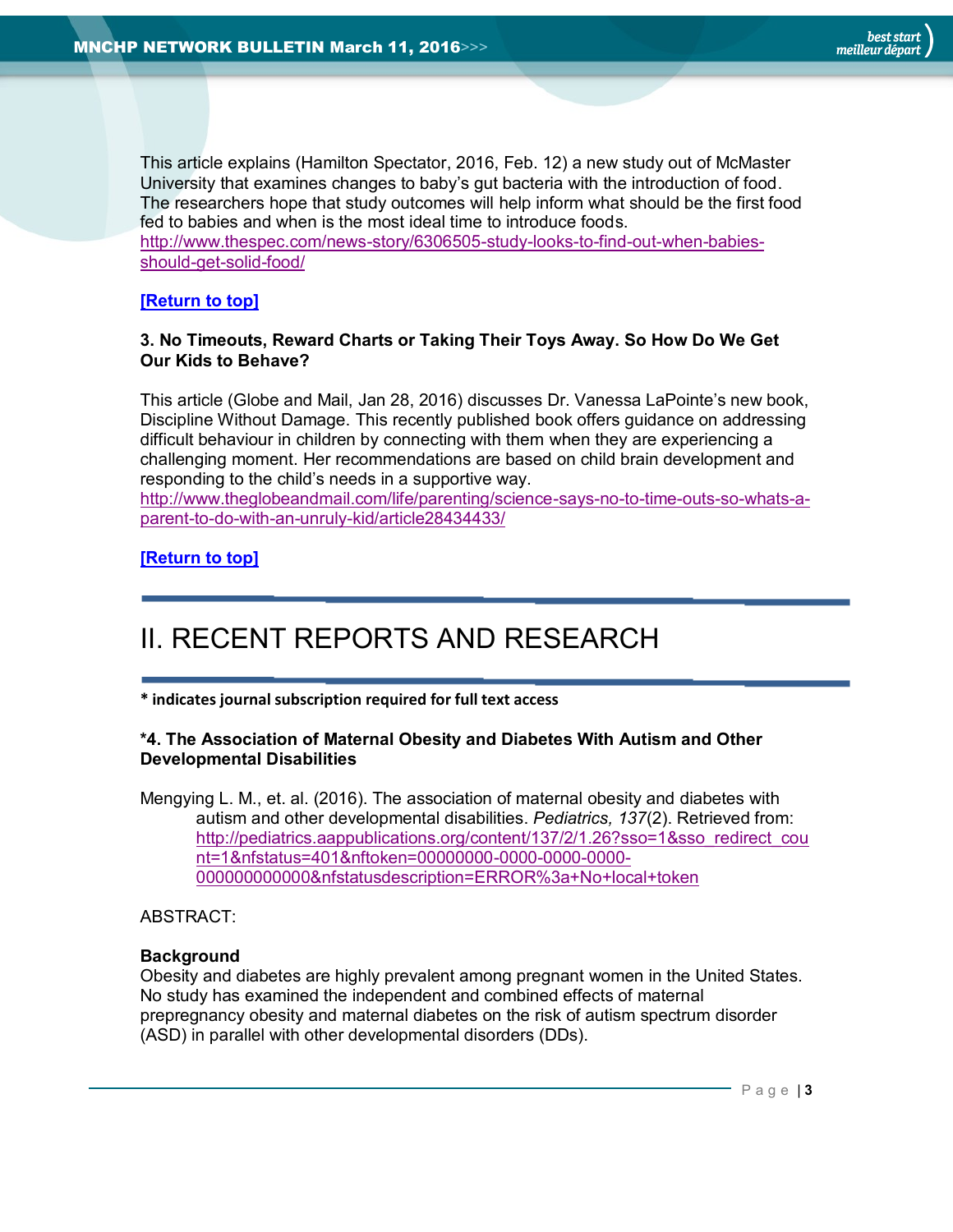#### **Methods**

This study is based on 2734 children (including 102 ASD cases), a subset of the Boston Birth Cohort who completed at least 1 postnatal study visit at Boston Medical Center between 1998 and 2014. Child ASD and other DDs were based on physician diagnoses as documented in electronic medical records. Risks of ASD and other DDs were compared among 6 groups defined by maternal prepregnancy obesity and diabetes status by using Cox proportional hazard regression controlling for potential confounders.

#### **Results**

When examined individually, maternal prepregnancy obesity and pregestational diabetes (PGDM) were each associated with risk of ASD. When examined in combination, only mothers with obesity and PGDM (hazard ratio 3.91, 95% confidence interval 1.76–8.68) and those with obesity and gestational diabetes (hazard ratio 3.04, 95% confidence interval 1.21–7.63) had a significantly increased risk of offspring ASD. Intellectual disabilities (IDs), but not other DDs, showed a similar pattern of increased risk associated with combined obesity and PGDM. This pattern of risk was mostly accounted for by cases with co-occurring ASD and ID.

#### **Conclusions**

Maternal prepregnancy obesity and maternal diabetes in combination were associated with increased risk for ASD and ID. ASD with ID may be etiologically distinct from ASD without ID.

[http://pediatrics.aappublications.org/content/137/2/1.26?sso=1&sso\\_redirect\\_count=1&n](http://pediatrics.aappublications.org/content/137/2/1.26?sso=1&sso_redirect_count=1&nfstatus=401&nftoken=00000000-0000-0000-0000-000000000000&nfstatusdescription=ERROR%3a+No+local+token) [fstatus=401&nftoken=00000000-0000-0000-0000-](http://pediatrics.aappublications.org/content/137/2/1.26?sso=1&sso_redirect_count=1&nfstatus=401&nftoken=00000000-0000-0000-0000-000000000000&nfstatusdescription=ERROR%3a+No+local+token) [000000000000&nfstatusdescription=ERROR%3a+No+local+token](http://pediatrics.aappublications.org/content/137/2/1.26?sso=1&sso_redirect_count=1&nfstatus=401&nftoken=00000000-0000-0000-0000-000000000000&nfstatusdescription=ERROR%3a+No+local+token)

#### **[\[Return to top\]](#page-0-0)**

## <span id="page-3-0"></span>**5. Understanding the Role of Indigenous Community Participation in Indigenous Prenatal and Infant-Toddler Health Promotion Programs in Canada: A Realist Review**

Smylie, J., Kirst, M., McShane, K., Firestone, M., & Wolfe, S. (2015). Understanding the role of indigenous community participation in indigenous prenatal and infanttoddler health promotion programs in Canada: A realist review. *Social Science & Medicine, 150*, 128-143. [doi:10.1016/j.socscimed.2015.12.019](http://dx.doi.org/10.1016/j.socscimed.2015.12.019)

#### ABSTRACT

#### **Purpose**

Striking disparities in Indigenous maternal-child health outcomes persist in relatively affluent nations such as Canada, despite significant health promotion investments. The aims of this review were two-fold: 1. To identify Indigenous prenatal and infant-toddler health promotion programs in Canada that demonstrate positive impacts on prenatal or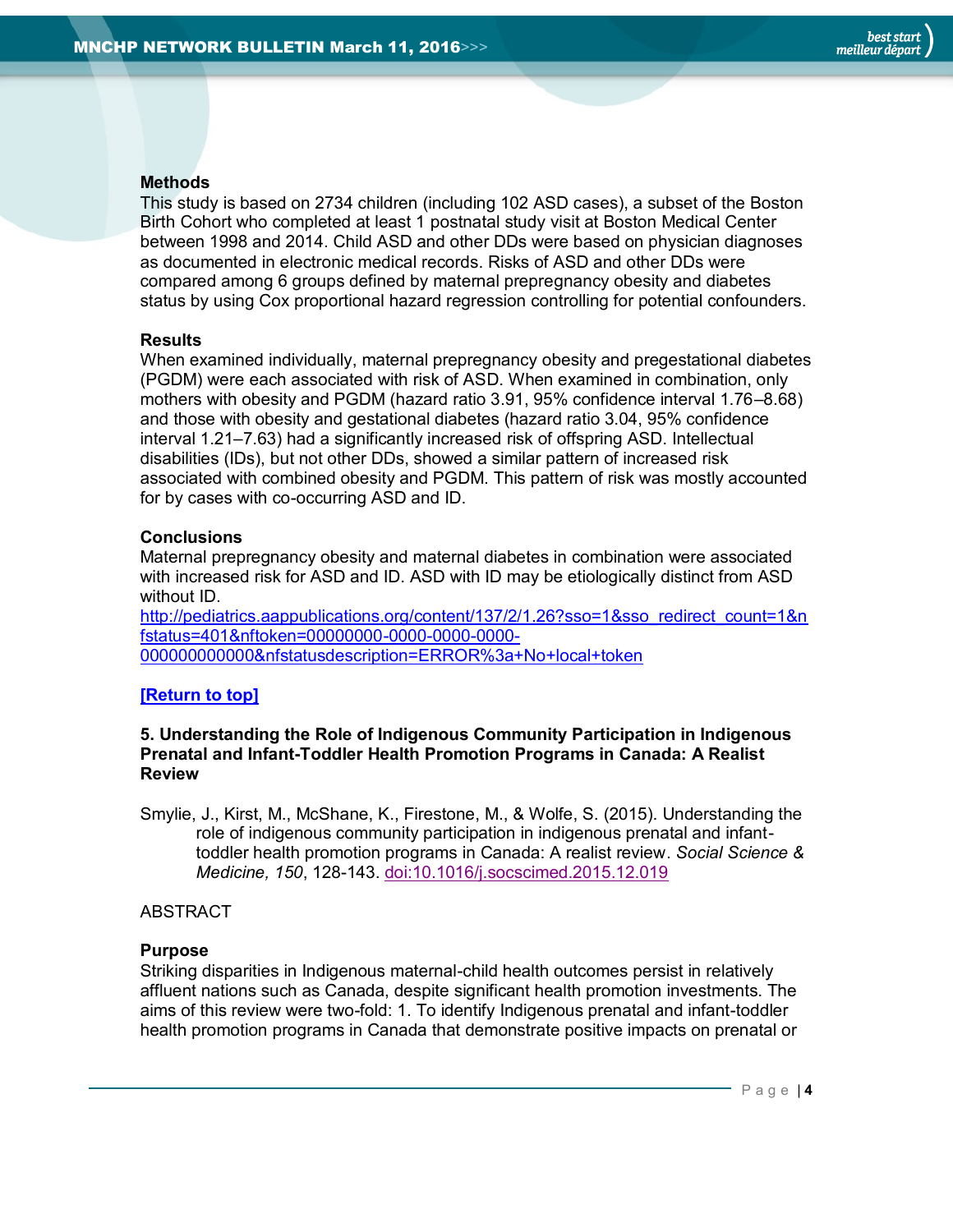child health outcomes. 2. To understand how, why, for which outcomes, and in what contexts Indigenous prenatal and infant-toddler health promotion programs in Canada positively impact Indigenous health and wellbeing.

#### **Methods**

We systematically searched computerized databases and identified non-indexed reports using key informants. Included literature evaluated a prenatal or child health promoting program intervention in an Indigenous population in Canada. We used realist methods to investigate how, for whom, and in what circumstances programs worked. We developed and appraised the evidence for a middle range theory of Indigenous community investment-ownership-activation as an explanation for program success.

### **Findings**

Seventeen articles and six reports describing twenty programs met final inclusion criteria. Program evidence of local Indigenous community investment, community perception of the program as intrinsic (mechanism of community ownership) and high levels of sustained community participation and leadership (community activation) was linked to positive program change across a diverse range of outcomes including: birth outcomes; access to pre- and postnatal care; prenatal street drug use; breast-feeding; dental health; infant nutrition; child development; and child exposure to Indigenous languages and culture.

### **Conclusions**

These findings demonstrate Indigenous community investment-ownership-activation as an important pathway for success in Indigenous prenatal and infant-toddler health programs.

<http://www.sciencedirect.com/science/article/pii/S0277953615302793>

#### [\[Return to top\]](#page-0-0)

#### <span id="page-4-0"></span>**6. Vitamin D Supplementation for Women During Pregnancy**

De-Regil, L. M., Palacios, C., Lombardo, L. K., & Peña-Rosas, J. P. (2016). Vitamin D supplementation for women during pregnancy. *Cochrane Database of Systematic Reviews*, *2016*(1), CD008873. <http://onlinelibrary.wiley.com/doi/10.1002/14651858.CD008873.pub3/full>

#### **ABSTRACT**

#### **Background:**

Vitamin D deficiency or insufficiency is thought to be common among pregnant women. Vitamin D supplementation during pregnancy has been suggested as an intervention to protect against adverse pregnancy outcomes.

#### **Objectives:**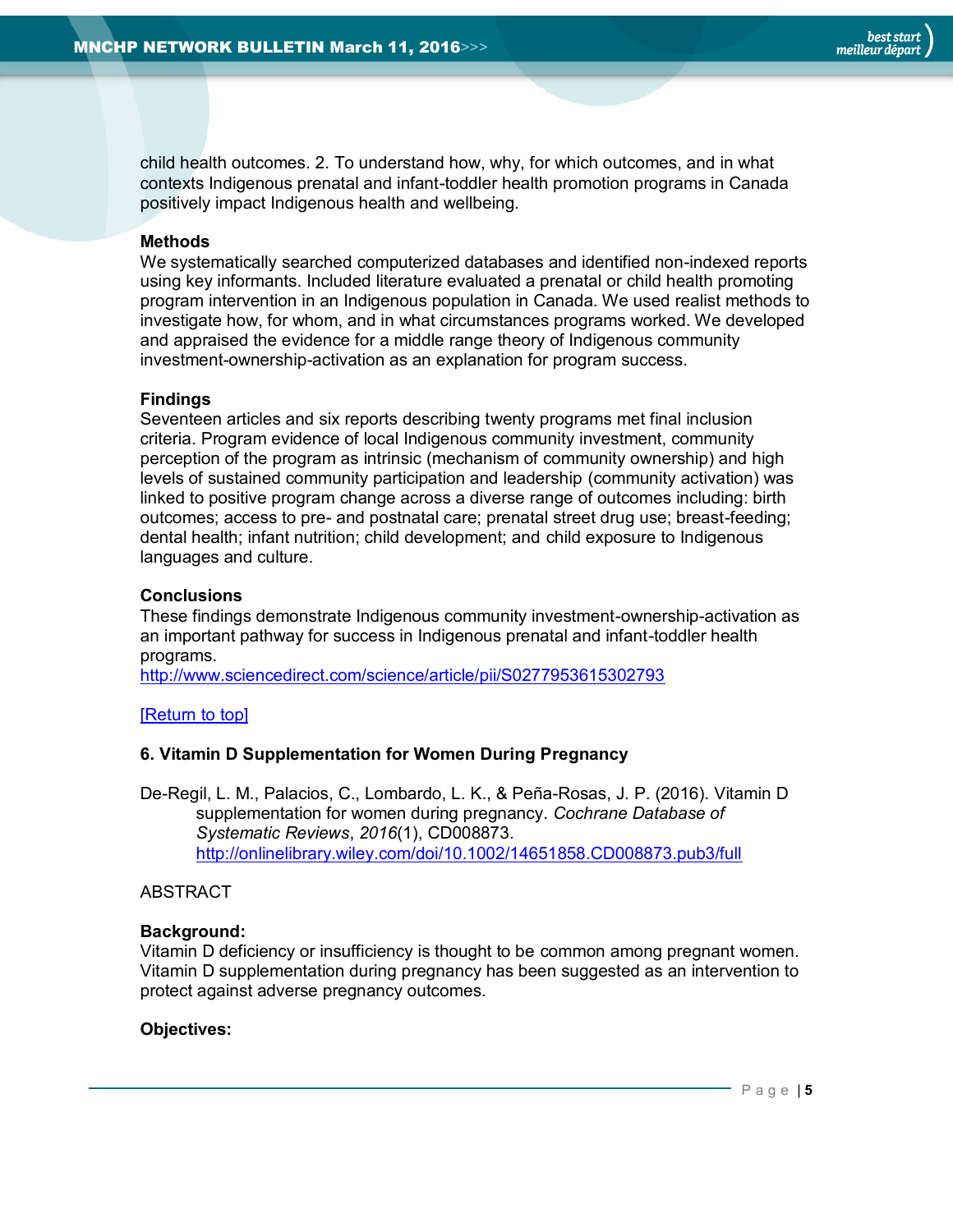To examine whether oral supplements with vitamin D alone or in combination with calcium or other vitamins and minerals given to women during pregnancy can safely improve maternal and neonatal outcomes.

#### **Search Methods:**

We searched the Cochrane Pregnancy and Childbirth Group's Trials Register (23 February 2015), the International Clinical Trials Registry Platform (31 January 2015), the Networked Digital Library of Theses and Dissertations (28 January 2015) and also contacted relevant organisations (31 January 2015).

### **Selection Criteria:**

Randomised and quasi-randomised trials with randomisation at either individual or cluster level, evaluating the effect of supplementation with vitamin D alone or in combination with other micronutrients for women during pregnancy.

### **Data Collection and Analysis:**

Two review authors independently i) assessed the eligibility of studies against the inclusion criteria ii) extracted data from included studies, and iii) assessed the risk of bias of the included studies. Data were checked for accuracy. The quality of the evidence was assessed using the GRADE approach.

### **Main Results:**

In this updated review we included 15 trials assessing a total of 2833 women, excluded 27 trials, and 23 trials are still ongoing or unpublished. Nine trials compared the effects of vitamin D alone versus no supplementation or a placebo and six trials compared the effects of vitamin D and calcium with no supplementation. [More in review]

#### **Authors' Conclusions:**

New studies have provided more evidence on the effects of supplementing pregnant women with vitamin D alone or with calcium on pregnancy outcomes. Supplementing pregnant women with vitamin D in a single or continued dose increases serum 25 hydroxyvitamin D at term and may reduce the risk of pre-eclampsia, low birthweight and preterm birth. However, when vitamin D and calcium are combined, the risk of preterm birth is increased. The clinical significance of the increased serum 25-hydroxyvitamin D concentrations is still unclear. In light of this, these results need to be interpreted with caution. Data on adverse effects were lacking in all studies. The evidence on whether vitamin D supplementation should be given as a part of routine antenatal care to all women to improve maternal and infant outcomes remains unclear. While there is some indication that vitamin D supplementation could reduce the risk of pre-eclampsia and increase length and head circumference at birth, further rigorous randomised trials are required to confirm these effects.

Plain language summary:<http://www.ncbi.nlm.nih.gov/pubmedhealth/PMH0033955/> Full article:<http://onlinelibrary.wiley.com/doi/10.1002/14651858.CD008873.pub3/full>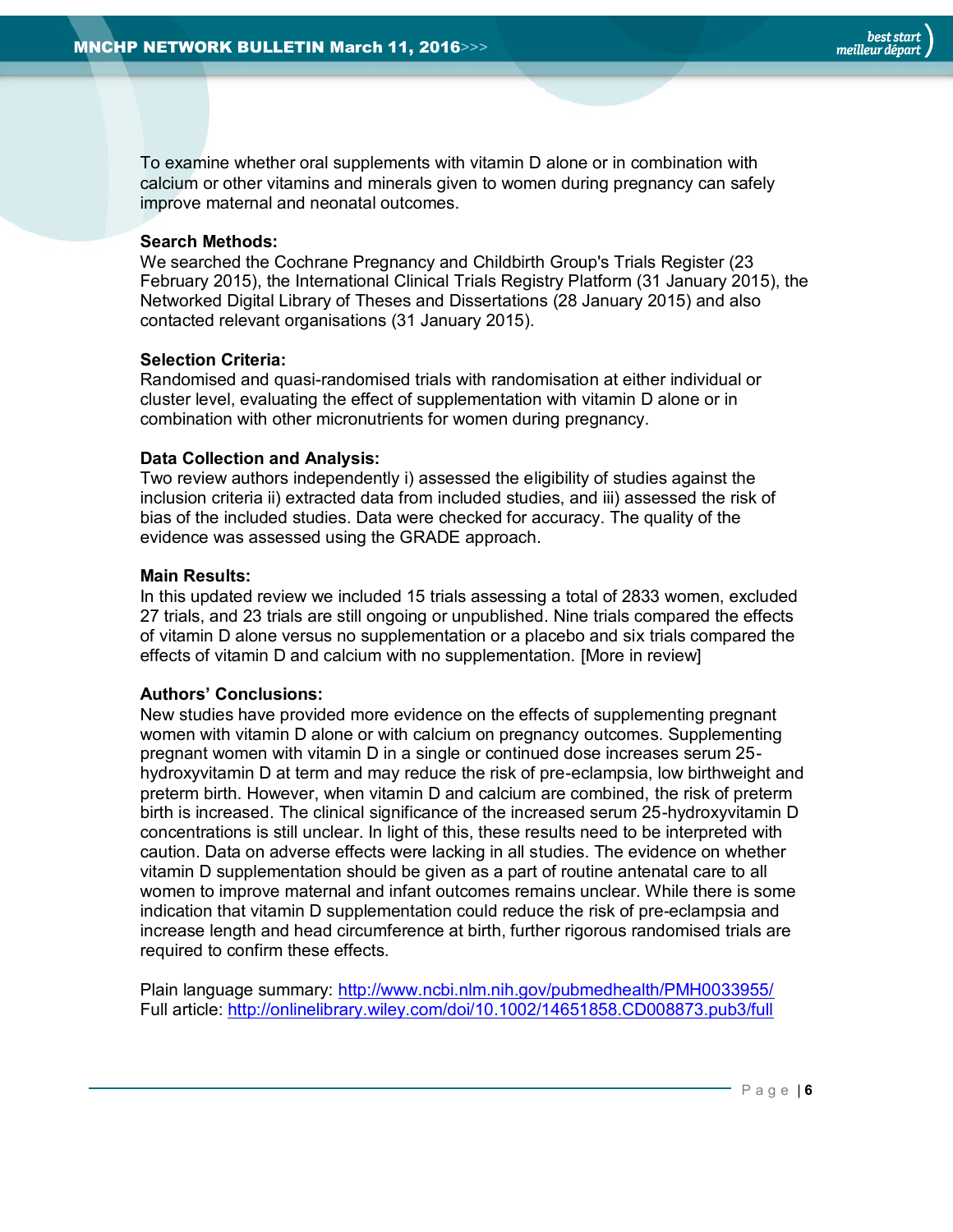# [\[Return to top\]](#page-0-0)

### <span id="page-6-0"></span>**7. Family-Based Interventions to Increase Physical Activity in Children: A Systematic Review, Meta-Analysis and Realist Synthesis**

Brown, H. E., Atkin, A. J., Panter, J., Wong, G., Chinapaw, M. J. M., & van Sluijs, E. M. F. (2016). Family-based interventions to increase physical activity in children: a systematic review, meta-analysis and realist synthesis. *Obesity Reviews, 17*(4), 345-360. Doi: [10.1111/obr.12362](http://onlinelibrary.wiley.com/doi/10.1111/obr.12362/full)

#### **ABSTRACT**

#### **Objective:**

Family-based interventions represent a potentially valuable route to increasing child physical activity (PA) in children. A dual meta-analysis and realist synthesis approach examined existing interventions to assist those developing programmes to encourage uptake and maintenance of PA in children.

#### **Design:**

Studies were screened for inclusion based on including participants aged 5–12 years, having a substantive aim of increasing PA by engaging the family and reporting on PA outcome. Duplicate data extraction and quality assessment were conducted. Metaanalysis was conducted in STATA. Realist synthesis included theory development and evidence mapping.

#### **Results:**

Forty-seven studies were included, of which three received a 'strong'quality rating, 21 'moderate' and 23 'weak'. The meta-analysis (19 studies) demonstrated a significant small effect in favour of the experimental group (standardized mean difference: 0.41; 95%CI 0.15–0.67). Sensitivity analysis, removing one outlier,reduced this to 0.29 (95%CI 0.14–0.45). Realist synthesis (28 studies) provided in-sight into intervention context (particularly, family constraints, ethnicity and parental motivation), and strategies to change PA (notably, goal-setting and reinforcement combined).

#### **Conclusion:**

This review provides key recommendations to inform policy makers and other practitioners in developing evidence-based interventions aimed at engaging the family to increase PA in children, and identifies avenues for future research. <http://onlinelibrary.wiley.com/doi/10.1111/obr.12362/full>

[\[Return to top\]](#page-0-0)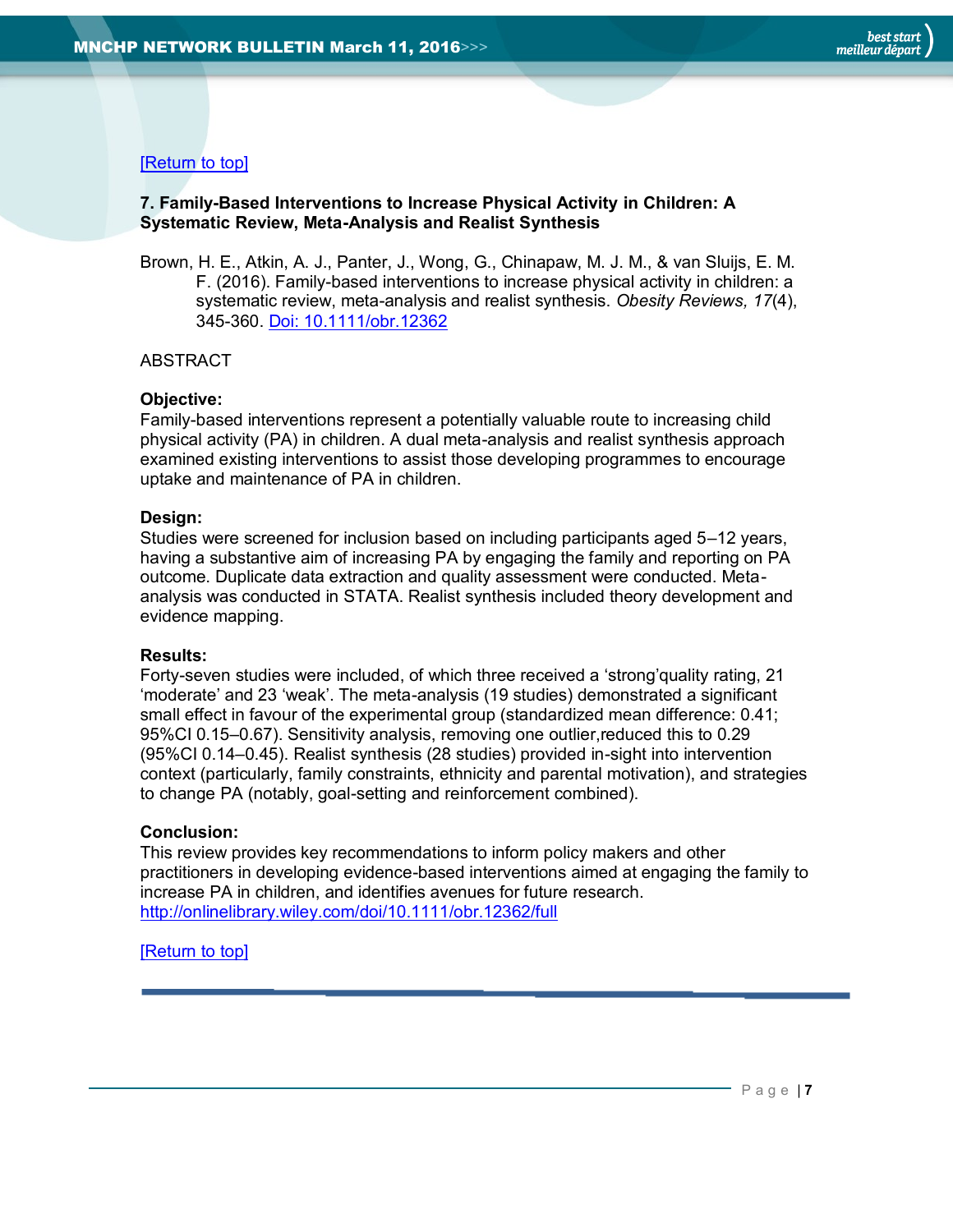# <span id="page-7-0"></span>III. CURRENT INITIATIVES

# <span id="page-7-1"></span>**8. EduTOX Video Challenge** (available in French)

The EduTOX Video Challenge invites young people to make short videos (maximum two minutes) that outline the links between toxins and health and, most importantly, motivate action. To help youth get started, the EduTOX website provides information about some toxins, their health effects and ways we can avoid them. For more information about submission requirements and prize details: <http://sandboxproject.ca/eduTOX#!/>

# **[\[Return to top\]](#page-0-0)**

# <span id="page-7-2"></span>**9. 2016 Diabetes Funding Opportunity – Lawson Foundation**

The Lawson Foundation has put out a request for Letters of Intent for their 2016 Diabetes Funding Opportunity. This funding opportunity will strengthen the delivery of diabetes prevention, treatment and management programs and services designed to improve health outcomes for children and youth. <http://lawson.ca/diabetes2016call>

**[\[Return to top\]](#page-0-0)**

# <span id="page-7-3"></span>IV. UPCOMING EVENTS

# <span id="page-7-4"></span>**10. PHO Rounds: Visiting Speaker: Reimagining How to Promote Parenting - Public Health Ontario**

March 21, 2016: Toronto, ON

This presentation will discuss the impact of poor parenting on children's brain development and learning, and clinical and program strategies to help parents facilitate their aspirations for their children. The latter includes understanding the impact of their childhood experience that goes beyond an adverse childhood experience (ACE) score; identifying and treating common mental health problems; and possessing a mindset that raising a child is hard and that all parents need help. Finally, a community-wide approach, such as social marketing, is needed to change social norms and re-imagine parenting.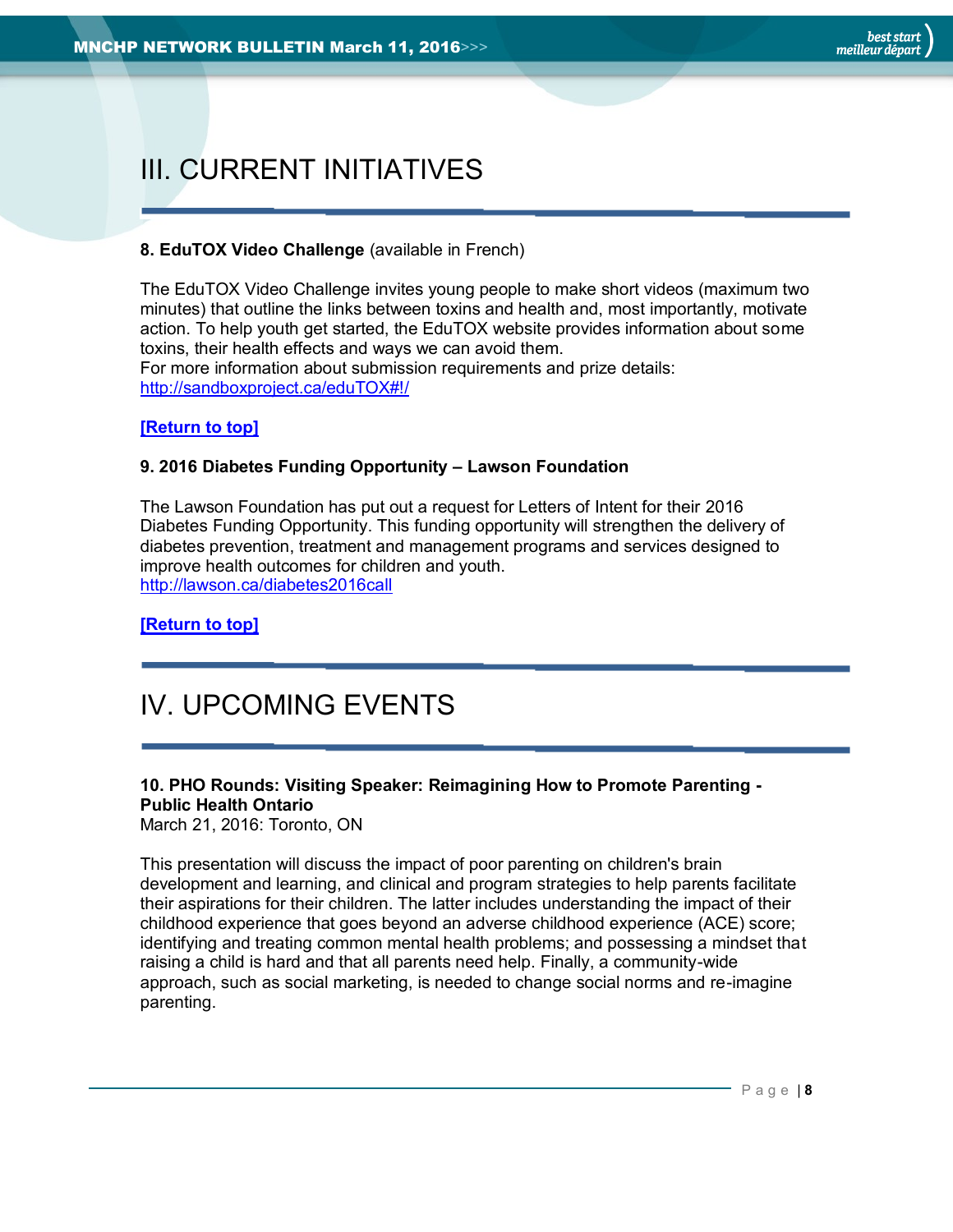[http://www.eventbrite.ca/e/pho-rounds-visiting-speaker-reimagining-how-to-promote](http://www.eventbrite.ca/e/pho-rounds-visiting-speaker-reimagining-how-to-promote-parenting-tickets-22584582093)[parenting-tickets-22584582093](http://www.eventbrite.ca/e/pho-rounds-visiting-speaker-reimagining-how-to-promote-parenting-tickets-22584582093)

[\[Return to top\]](#page-0-0)

#### <span id="page-8-0"></span>**11. Perspectives on Parenting**

March 24, 2016: Toronto, ON

Excerpt: "Alison Gopnik says parenting has become obsessive and controlling, based on bad science. Children are messy, unpredictable, and different from their parents and that, she says, is what leads them to create, innovate and survive. What they need most is a secure, loving environment."

<http://www.eceprc.ca/news.html>

### [\[Return to top\]](#page-0-0)

### <span id="page-8-1"></span>**12. 2016 Parks and Recreation Ontario (PRO) Educational Forum and Trade Show** April 5-8, 2016: Collingwood, ON

This annual event from PRO is for those who love to work and play in parks, recreation, sport, health promotion and community-based services. This year's program features more than 70 educational sessions and keynote addresses and plenty of opportunities to network with and learn from colleagues from across the province. [http://www.cvent.com/events/the-2016-parks-and-recreation-ontario-educational-forum](http://www.cvent.com/events/the-2016-parks-and-recreation-ontario-educational-forum-and-trade-show/event-summary-1a8a94d3adf04dbf9e3f6e0062adf5f5.aspx)[and-trade-show/event-summary-1a8a94d3adf04dbf9e3f6e0062adf5f5.aspx](http://www.cvent.com/events/the-2016-parks-and-recreation-ontario-educational-forum-and-trade-show/event-summary-1a8a94d3adf04dbf9e3f6e0062adf5f5.aspx)

[\[Return to top\]](#page-0-0)

# <span id="page-8-2"></span>**13. Online Course: Working With Families and Children**

April 11, 2016 - June 6, 2016: Online

Families present themselves in many ways and offer varying challenges to helping professionals. As children change through their developmental stages, it presents new challenges to the counsellor. Past experiences with other agencies may have affected the parents' ability to trust and cooperate. Often the goals of parents and children are so different that they appear permanently and discouragingly polarized. [http://www.cvent.com/events/online-course-working-with-families-and-children/event](http://www.cvent.com/events/online-course-working-with-families-and-children/event-summary-a306ad603cd3446199104ef326c9f134.aspx)[summary-a306ad603cd3446199104ef326c9f134.aspx](http://www.cvent.com/events/online-course-working-with-families-and-children/event-summary-a306ad603cd3446199104ef326c9f134.aspx)

[\[Return to top\]](#page-0-0)

#### <span id="page-8-3"></span>**14. Early Learning and Child Care Conference 2016** April 23, 2016: Peterborough, ON

P a g e | **9**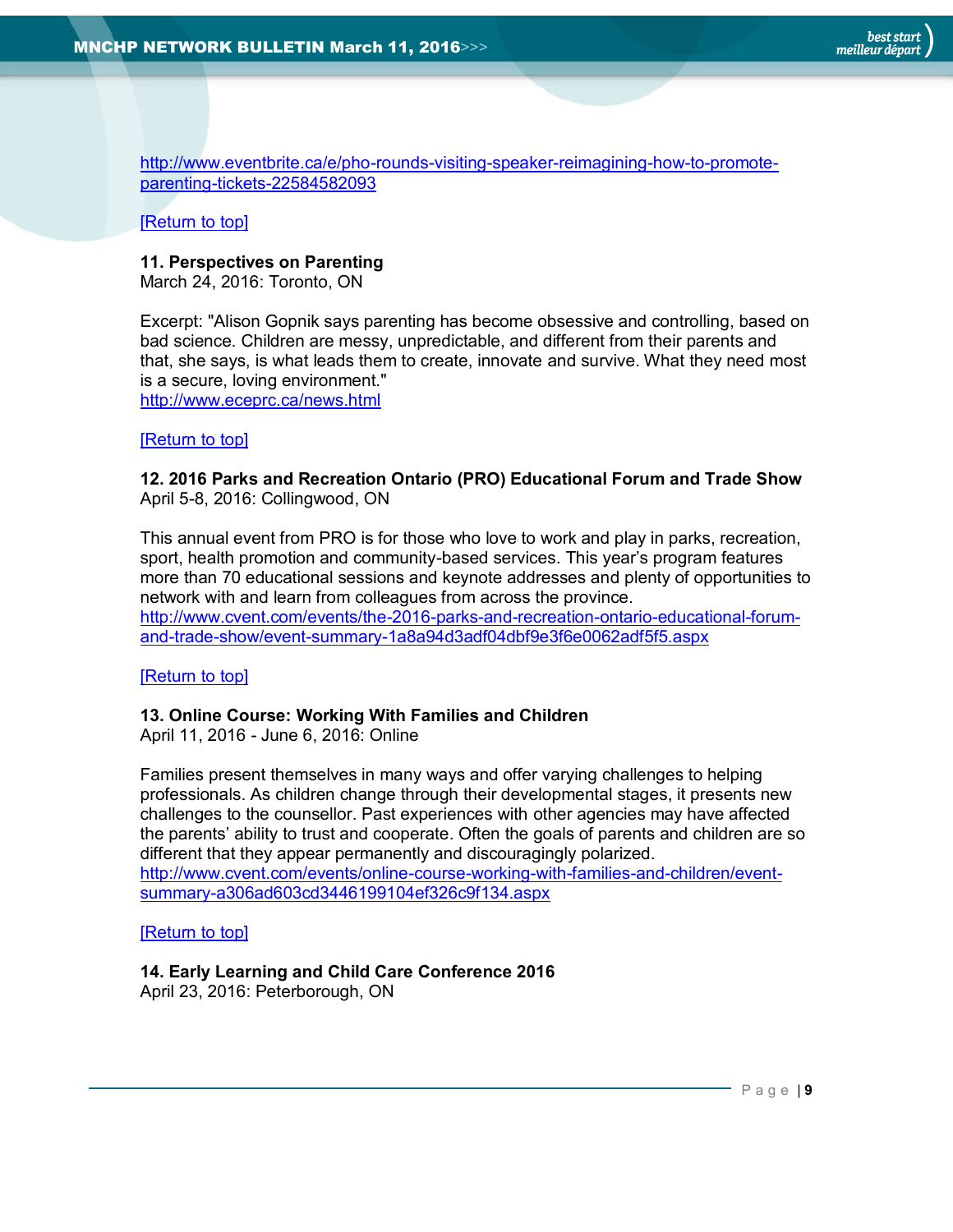The annual Early Learning and Child Care Conference will feature keynote speaker Susan Stacey, Early Childhood Educator, Director, Practicum Supervisor and Teacher Educator.

<http://www.investinginquality.ca/event/elcc-conference-2016/>

## [\[Return to top\]](#page-0-0)

#### <span id="page-9-0"></span>**15. Collaborative State of Mind Conference – Starting with The 'Self' Self-Regulation for the Adults Who Care for Children & Youth** April 27, 2016: Mississauga, ON

Through a line-up of dynamic speakers and presenters, this full-day conference will focus on the importance of self-regulation for the adults who work with children and youth in Peel's schools and community. This year's keynote speaker will be Dr. Stuart Shanker.

<http://www.pcyi.org/csomc>

[\[Return to top\]](#page-0-0)

#### <span id="page-9-1"></span>**16. 13th International Congress on Obesity 2016**

May 1-4, 2016: Vancouver, BC

This Congress has a wide set of programme tracks that encompass the full life course. In addition to symposia the congress will include: debates, prizes for scientific excellence and poster prizes, and the Final Plenary Lecture immediately before the Closing Ceremony, on a major breaking development in obesity research to ensure that the Congress is as up-to-the minute as possible. <http://www.worldobesity.org/what-we-do/events/ico/intconob2016/ico-16-registration/>

[\[Return to top\]](#page-0-0)

#### <span id="page-9-2"></span>**17. Brain Development and the Impact of Technology**

May 4, 2016: Edmonton, AB and Online

In the Significance of Trauma session, participants will learn about the frequency of traumatic events in early childhood and how these traumas influence brain development, attachment patterns, and school success; as well as practical skills to use to best support children who have experienced trauma. The Impact of Technology presentation will focus on discussing the most recent theory and research related to critical periods of early brain development, how early technology use can positively and negatively impact brain development and function, and the implications for early childhood learning, emotion and social development.

<http://albertaearlyyears.ca/learning-series/>

[\[Return to top\]](#page-0-0)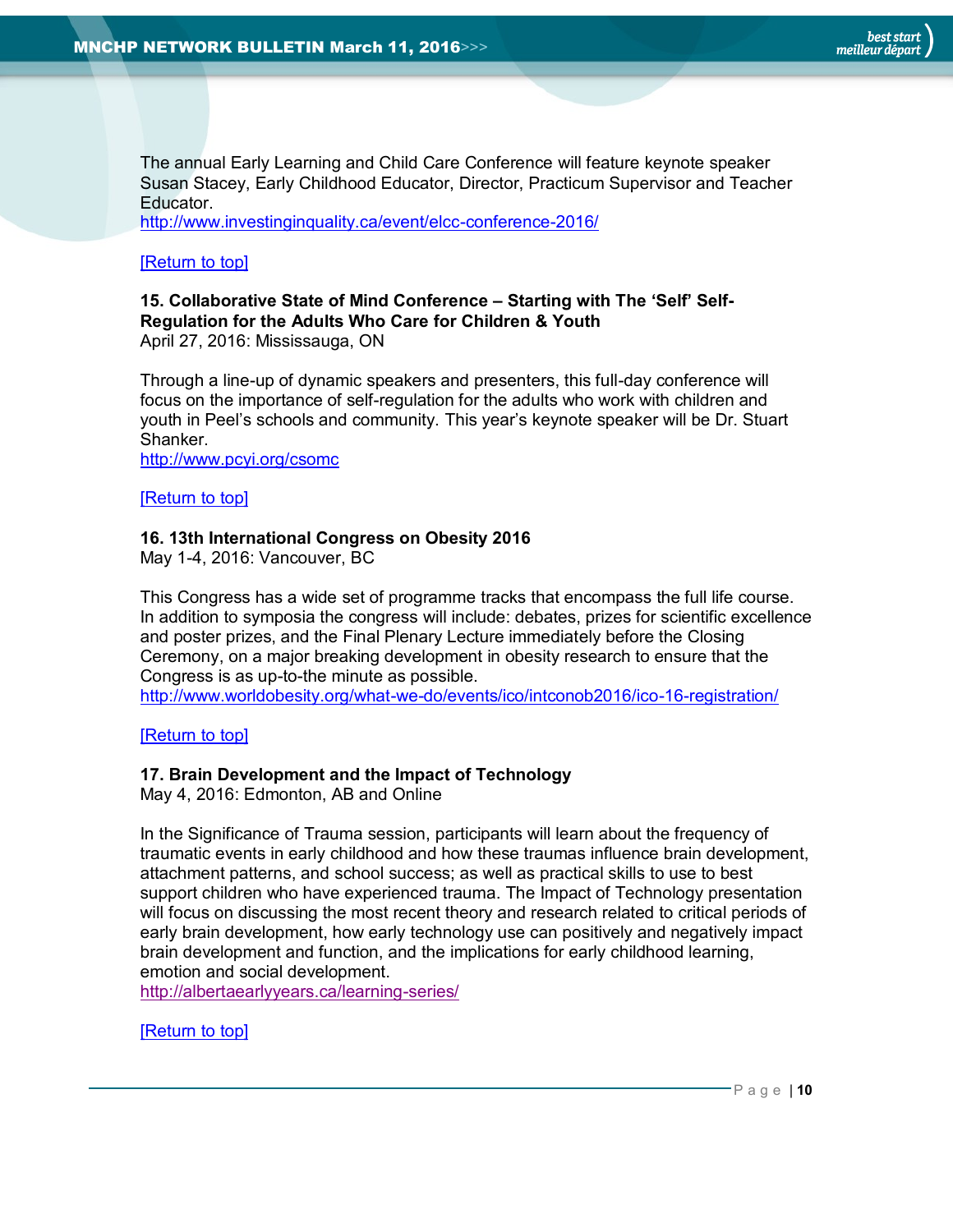<span id="page-10-0"></span>**18. The Play and Nature Summit** May 13-15, 2016: Toronto, ON

This is a one-day introductory workshop on the importance of risky play to children's learning and development, with a focus on both theory as well as the practice of supporting children to intrinsically navigate risk in lives. In this workshop we will define "risky play", explore the benefits of children having freedom in their play, ending with tangible resources on how to support children in this, while fulfilling our duty of care as educators, parents, and/or care providers.

[http://www.yrnature.ca/play\\_and\\_nature\\_summit](http://www.yrnature.ca/play_and_nature_summit)

### [\[Return to top\]](#page-0-0)

<span id="page-10-1"></span>**19. The 13th Annual Summer Institute on Early Childhood Development - Growing ECE Access and Quality: Opportunities and Challenges** June 2-3, 2016: Toronto, ON

This conference will feature speakers from the Organization for Economic Cooperation and Development and will share best practices in policy and programming. [http://www.oise.utoronto.ca/atkinson/Events/2016\\_Events/Summer\\_Institute\\_2016.html](http://www.oise.utoronto.ca/atkinson/Events/2016_Events/Summer_Institute_2016.html)

#### [\[Return to top\]](#page-0-0)

#### <span id="page-10-2"></span>**20. Pediatric Health: Moving Along the Continuum of Care**

Jun 25, 2016: Toronto, ON

The conference theme focuses on enhancing children's health outcomes across the care continuum. We know children and families encounter many challenges in navigating the healthcare system. Healthcare professionals are called upon to provide care that incorporates knowledge of best practices, innovation and research in meeting those challenges. PedNIG aspires to create a rich dialogue about pediatric health and nursing. We invite you to share and strengthen your knowledge on achieving practice excellence and creating seamless transitions of care.

<http://www.pcmch.on.ca/events/pediatric-health-moving-along-the-continuum-of-care-2/>

#### [\[Return to top\]](#page-0-0)

#### <span id="page-10-3"></span>**21. Childbirth Educator Training Workshop**

July 7-9, 2016: Vaughn, ON

This interactive and dynamic two day workshop is one of the steps to becoming a CAPPA Certified Childbirth Educator. You will learn teaching strategies that will help you to prepare families for their journey through childbirth. [http://www.icappa.net/events/EventDetails.aspx?id=711707&group=](http://www.icappa.net/events/EventDetails.aspx?id=711707&group)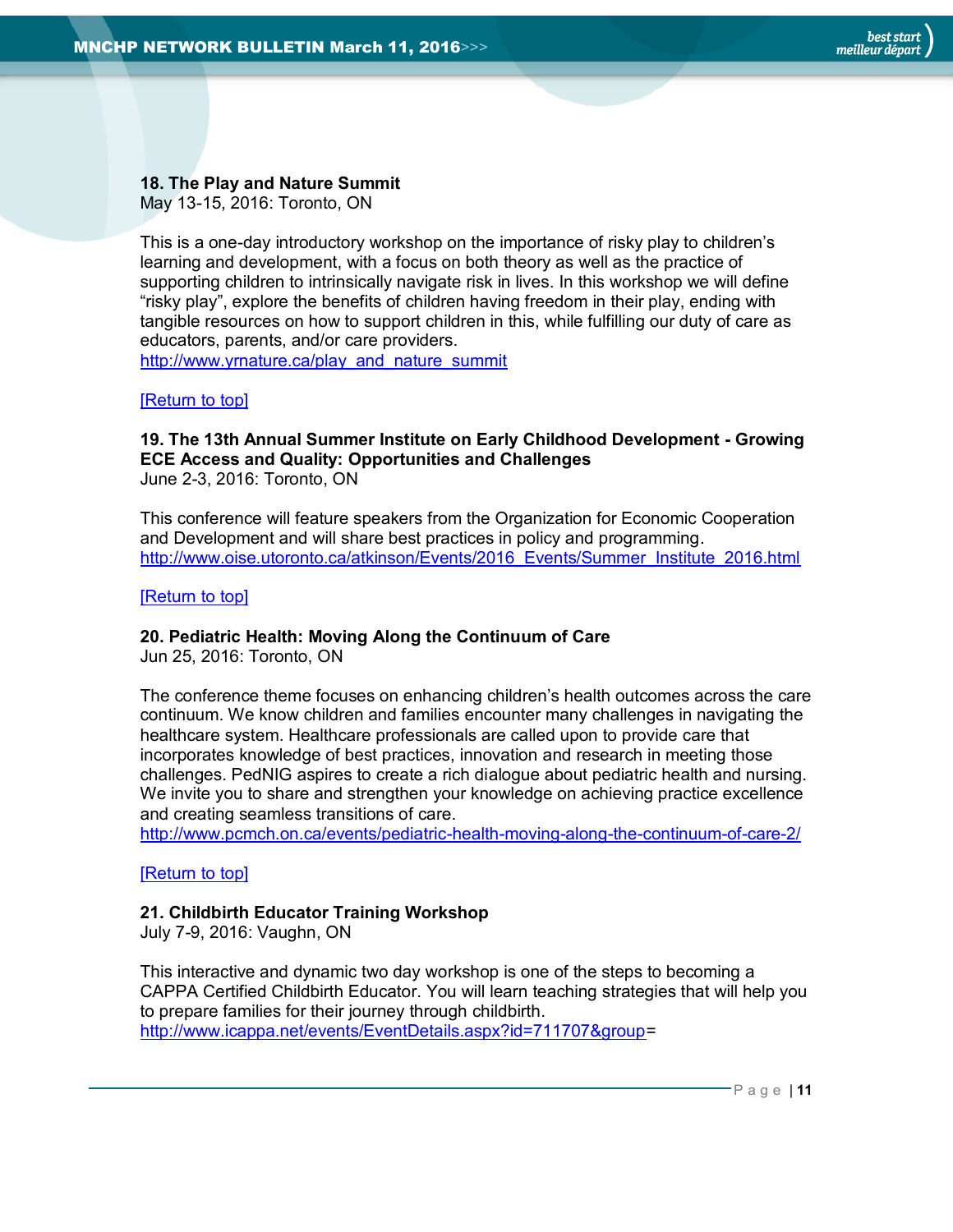# [\[Return to top\]](#page-0-0)

<span id="page-11-0"></span>**22. Atlantic Summer Institute on Healthy and Safe Communities** August 16-18, 2016: Charlottetown, PEI

Registration will open in mid-March for this 3-day program. If you are a researcher, policy maker, advocate working in multiple sectors (such as education, health, justice, child and family, or community services, non-profit and private sectors), a parent, caregiver, youth or a member of the general public who is a promoter of positive mental health, this event is designed for you! <http://www.asi-iea.ca/en/>

[\[Return to top\]](#page-0-0)

# <span id="page-11-1"></span>V. RESOURCES

# <span id="page-11-2"></span>**23. HC-Link – Blog Series on Facilitation**

HC Link has published a series of blog posts exploring facilitation tools and techniques. The first post gives an overview of facilitation, inlcuding a list and brief definition of various tools and techniques. The second post goes into more detail regarding an approach called the, "Wise Crowd" technique for collective problem-solving and networking.

<http://www.hclinkontario.ca/blog/entry/blog-series-on-facilitation.html>

[\[Return to top\]](#page-0-0)

#### <span id="page-11-3"></span>**24. Newborn Crying: Fact Sheets from CHEO (**available in French)

These Children's Hospital of Eastern Ontario Fact Sheets about newborn crying offer advice to help understand why babies are crying and suggestions on how to cope with it. They also discuss how to handle frustration and anger that may arise when a baby is crying as well as offer helpful resources for parents/caregivers seeking more information. EN:<http://www.cheo.on.ca/en/Crying> FR:<http://www.cheo.on.ca/fr/Lespleurs>

[\[Return to top\]](#page-0-0)

<span id="page-11-4"></span>**25. Raising Our Healthy Kids** (available in French)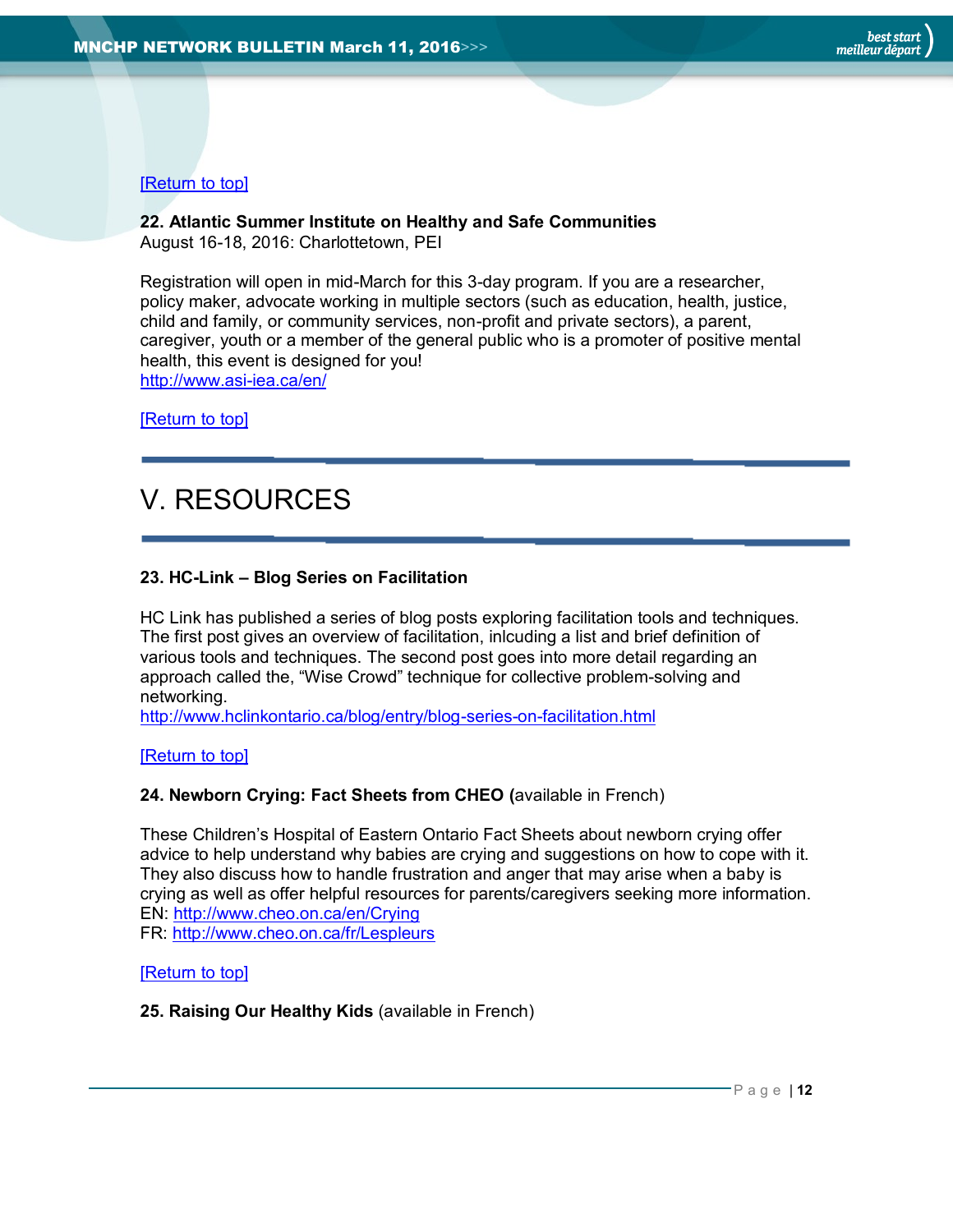Raising Our Healthy Kids is a series of 60-90 second healthy living videos with up-todate, evidence-based health information on nutrition and healthy eating; active living and play; positive parenting; oral and mental health; and media literacy, some with Aboriginal themes. The short snappy videos, developed for parents, caregivers, teachers, childservice and health care providers, will help Canadian families live healthier lives. EN:<https://vimeo.com/raisingourhealthykids> FR: [https://www.eatrightontario.ca/fr/Videos/Elever-des-enfants-en-](https://www.eatrightontario.ca/fr/Videos/Elever-des-enfants-en-sante.aspx?aliaspath=%2fen%2fVideos%2fRaising-our-Healthy-Kids)

[sante.aspx?aliaspath=%2fen%2fVideos%2fRaising-our-Healthy-Kids](https://www.eatrightontario.ca/fr/Videos/Elever-des-enfants-en-sante.aspx?aliaspath=%2fen%2fVideos%2fRaising-our-Healthy-Kids) (French versions of the nutrition videos)

[\[Return to top\]](#page-0-0)

# <span id="page-12-0"></span>VI. FEATURED BEST START RESOURCES

**26. Playing it Safe - Service Provider Strategies to Reduce Environmental Risks to Preconception, Prenatal & Child Health - Manual (available in French)** *Best Start Resource Centre in collaboration with the Canadian Partnership for Children's Health and Environment (CPCHE), revised 2013*

This manual will guide service providers to promising strategies to address environmental risks to preconception, prenatal and child health. EN: [http://www.beststart.org/resources/env\\_action/pdf/envirostrategies\\_rev.pdf](http://www.beststart.org/resources/env_action/pdf/envirostrategies_rev.pdf) FR: [http://www.meilleurdepart.org/resources/environ/pdf/BSM\\_rev\\_2013.pdf](http://www.meilleurdepart.org/resources/environ/pdf/BSM_rev_2013.pdf)

[\[Return to top\]](#page-0-0)

# <span id="page-12-1"></span>**27. READY-TO-USE WORKSHOP - Building Resilience in Young Children** (available in French)

*Best Start Resource Centre, 2015*

This workshop is designed to meet the needs of service providers. It provides practical tips for parents on simple messages about how to build resilience from infancy to age 6. EN:

[http://www.beststart.org/resources/hlthy\\_chld\\_dev/BSRC\\_Resilience\\_Workbook\\_EN.pdf](http://www.beststart.org/resources/hlthy_chld_dev/BSRC_Resilience_Workbook_EN.pdf) FR:

[http://www.beststart.org/resources/hlthy\\_chld\\_dev/BSRC\\_Resilience\\_Workbook\\_FR.pdf](http://www.beststart.org/resources/hlthy_chld_dev/BSRC_Resilience_Workbook_FR.pdf)

[\[Return to top\]](#page-0-0)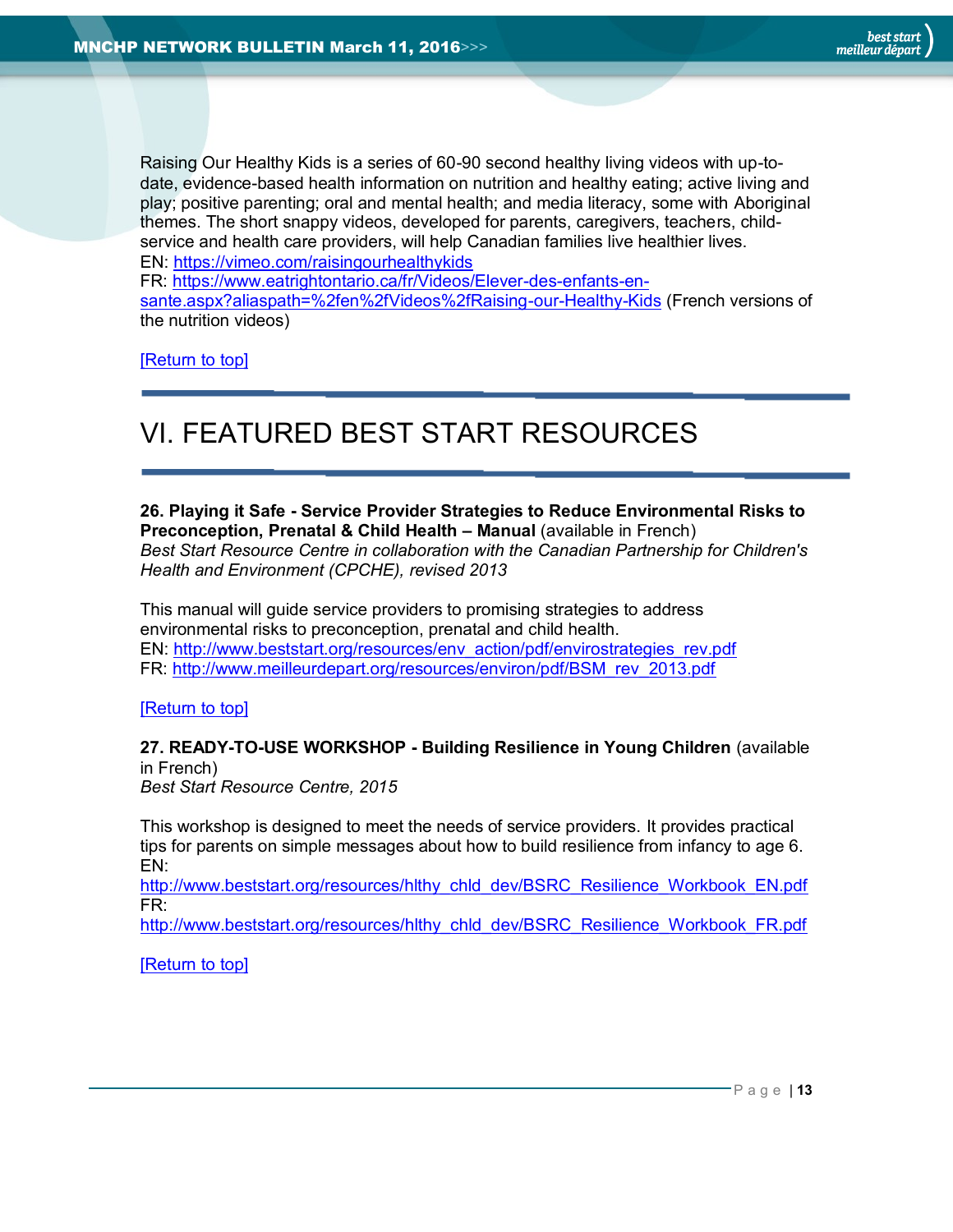#### <span id="page-13-0"></span>About This Bulletin

*The Best Start Resource Centre thanks you for your interest in, and support of, our work. Best Start permits others to copy, distribute or reference the work for non-commercial purposes on condition that full credit is given. Because our MNCHP bulletins are designed to support local health promotion initiatives, we would appreciate knowing how this resource has supported, or been integrated into, your work [\(mnchp@healthnexus.ca\)](mailto:mnchp@healthnexus.ca). Please note that the Best Start Resource Centre does not endorse or recommend any events, resources, or publications mentioned in this bulletin.* 

**Information on the MNCHP Network**: Emai[l mnchp@healthnexus.ca](mailto:mnchp@healthnexus.ca) or visit <http://www.beststart.org/services/information.html> **To manage your subscription, unsubscribe from the listserv and access the MNCHP archives**: <http://lists.beststart.org/listinfo.cgi/mnchp-beststart.org> **To submit items for MNCHP Bulletins**: Emai[l mnchp@healthnexus.ca](mailto:mnchp@healthnexus.ca)

Contact Us **Best Start Resource Centre**: [http://beststart.org/index\\_eng.html](http://beststart.org/index_eng.html) **Health Nexus**:<http://en.healthnexus.ca/> 180 Dundas W., Room 301, Toronto (Ontario) M5G 1Z8

# **Stay connected!**

The free weekly **[Ontario Health Promotion E-mail bulletin \(OHPE\)](http://www.ohpe.ca/)** offers a digest of news, events, jobs, feature articles on health promotion issues, resources, and much more, to those working in health promotion.

**[Click4HP](https://listserv.yorku.ca/archives/click4hp.html)** is an international dialogue on health promotion. Participants exchange views on issues and ideas, provide leads to resources, and ask questions about health promotion.

**[The Maternal Newborn and Child Health Promotion \(MNCHP\) Network](http://www.beststart.org/services/MNCHP.html) -** A province-wide electronic forum for service providers working to promote preconception, prenatal and child health.

**[Ontario Prenatal Education Network](http://fluidsurveys.com/surveys/ohpe/subscriptionsopen2015-2016/) -** A space where professionals can share information and resources, ask questions and collaborate with peers on topics related to prenatal education.

**[Health Promotion Today](http://en.healthnexus.ca/)** - 0ur blog keeps you informed of news and topics related to health promotion.

Follow us on **[Twitter](https://twitter.com/Health_Nexus)** to stay up to date on all things related to health promotion.

View our video resources on **[YouTube](http://www.youtube.com/user/healthnexussante)** and **[Vimeo](https://vimeo.com/user9493317)**

**[The Best Start Aboriginal Sharing Circle \(BSASC\) Network](http://lists.beststart.org/listinfo.cgi/bsasc-beststart.org)** is a distribution list designed for service providers working with Aboriginal Peoples in areas of preconception, prenatal and child health. The network is a forum to share news, ideas, questions and best practices.

We encourage you visit the website of our new **[3M Health Leadership Award](http://www.healthnexus.ca/leadershipaward) to** find out how you can support community health leadership and honour your own community leader by nominating them for this national award.

**En français:**

# **Restez branché!**

Le bulletin francophone **[Le Bloc-Notes](http://www.leblocnotes.ca/)** est un outil indispensable pour les intervenants professionnels qui aiment être à l'affût des nouveautés dans le domaine de la promotion de la santé.

Le **[Bulletin de santé maternelle et infantile](http://www.meilleurdepart.org/services/bulletins.html)** est un bulletin électronique mensuel à l'intention des fournisseurs de services œuvrant dans le domaine de la promotion de la santé maternelle et infantile.